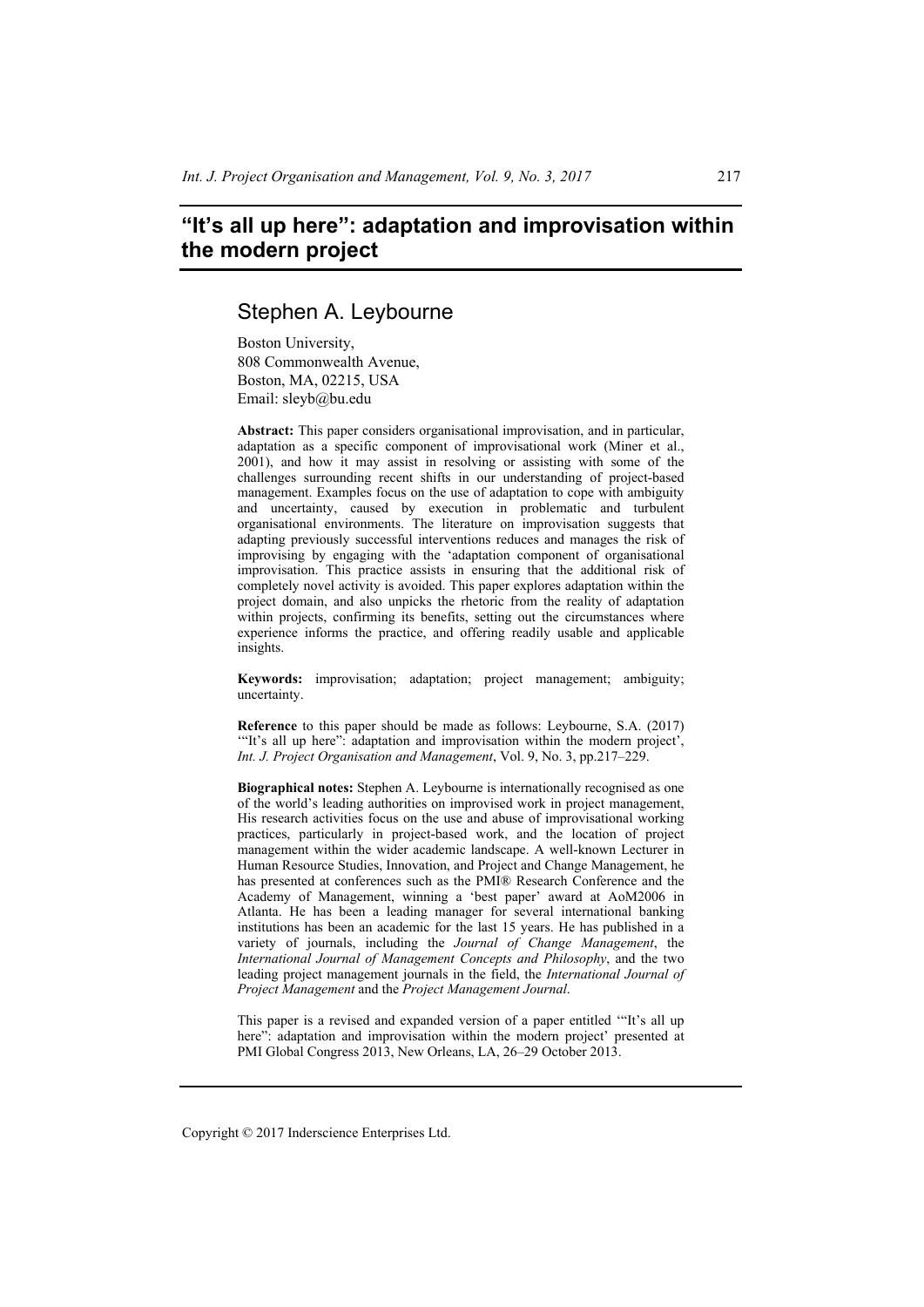#### **1 Introduction**

The academic understanding of project management (PM) is changing in a number of significant ways (Leybourne and Sainter, 2012; van der Hoom and Whitty, 2015). We have already seen a shift over the last decade or so from a reliance on the tools, frameworks, and techniques developed since the 1950s, to a more contemporary appreciation that the behavioural aspects of managing multi-skilled and diverse teams of globally dispersed project workers are manifestly important, and to a recognition that the management of trust, commitment, and motivation are vital to the success of the modern project (Jaafari, 2003; Pollack, 2007; Svejvig and Andersen, 2015).

Notably, the 'plan, then execute with the minimum of deviation' paradigm that has historically informed the project management domain is adjusting to the notion that the world of the project is uncertain, complex, and ambiguous, and that the traditional PM model is being modified by the need to deliver in ways that are often removed from traditional project-based routines and procedures (Saynisch, 2010a, 2010b). This change is manifesting itself in a shift from project management as the epitome of planning in the prescriptive mode (Maylor, 2001), resulting in significant movement since the turn of the millennium towards a more behavioural (Jaafari, 2003; Snider and Nissen, 2003), and improvisational (Leybourne, 2007a) focus.

This is causing a tension between the relative comfort afforded by planned activity, where shared responsibility within the planning process offers shared responsibility for success or failure, and the individual exposure to risk afforded by less prescriptive activity models. Project managers are therefore embracing new ways of working and delivering within the project domain, and new areas of expertise are being developed in the intense cauldron of practice, leading to a widening gap between those practitioners that could be described as project 'mechanics', and those that see themselves more as project 'artistes' (Leybourne and Kennedy 2015).

It is however evident that the experienced project manager often deviates from planned activity in order to meet the emerging requirements of projects that are operating in turbulent environments, and also to resolve issues caused by the planning and specifying of requirements that is often less diligent and exact than the ideal. However, the experienced and adept project manager can draw on a significant personal library of actions that have been successful in past or previously completed projects (Lindkvist, 2008). The utilisation of these previously successful interventions, adapted to meet the requirements of a new or novel situation, can assist in reducing the risk attached to deviating from planned activity (Chelariu et al., 2002; Klein et al., 2015).

Organisational improvisation is often applied within the project domain (Leybourne, 2006a, 2007a, 2010; Leybourne and Sadler-Smith, 2006), and indeed, is becoming accepted as a meaningful addition to the expanding toolbox of managerial skills in all areas (e Cunha et al., 1999), and including project-based management (Klein et al., 2015). The academic literature on organisational improvisation identifies adaptation as a component of organisational improvisation that assists with the reduction of risk in improvisational interventions (e Cunha et al., 1999; Moorman and Miner, 1998a, 1998b). Miner et al. (2001) identify adaptation as one of the elements that contribute to successful improvisation, and this concept fits well within the project manager's lexicon of useful practices.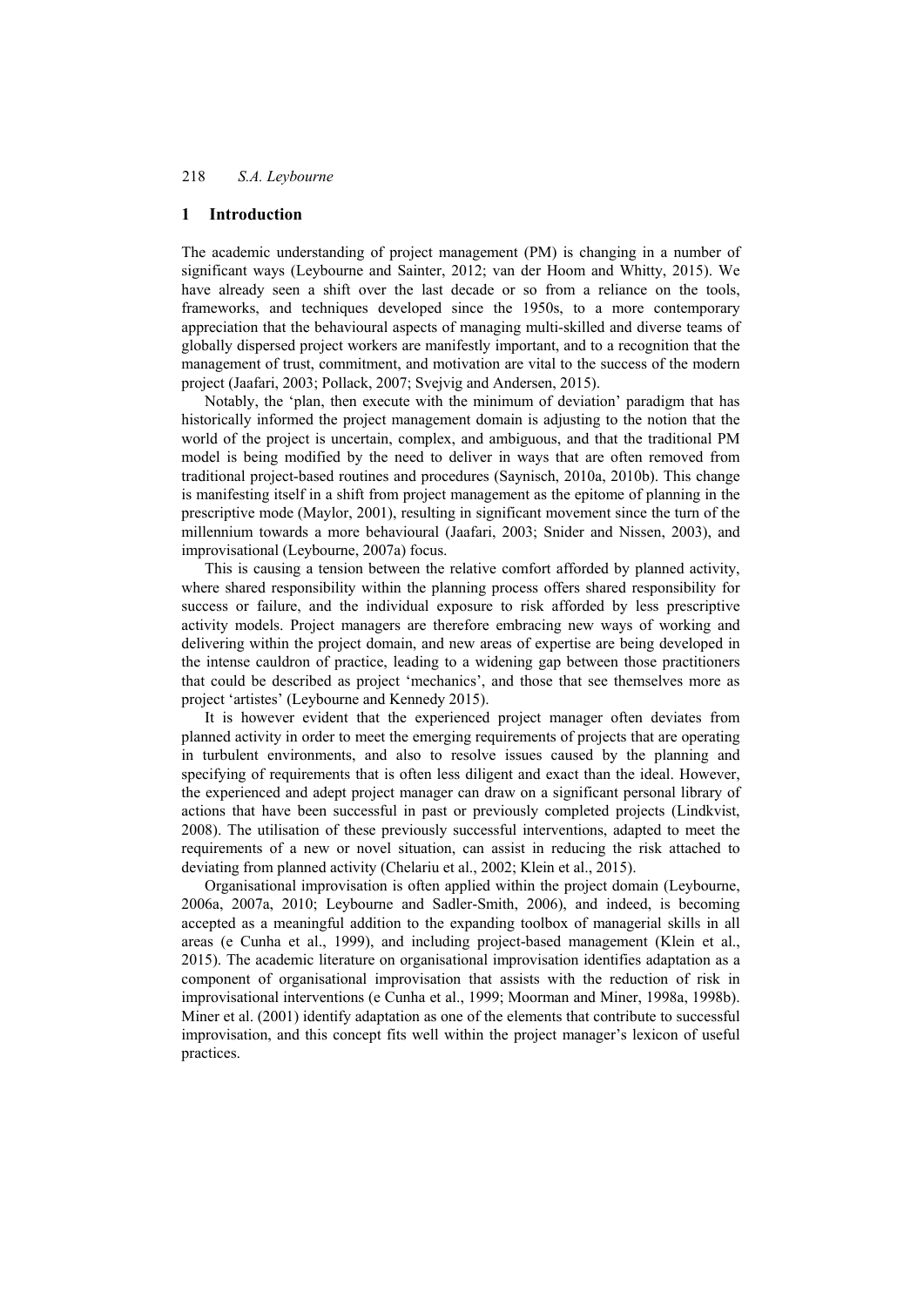This paper considers organisational improvisation, and in particular, adaptation as a specific component of improvisational work (Miner et al., 2001), and how it may assist in resolving or assisting with some of the challenges surrounding recent shifts in our understanding of project-based management. Examples of adaptation within the organisational domain relating to project-based management are also included.

#### **2 Improvisation, adaptation, and project management**

The literature relating to organisational improvisation emerged during the 1990s, drawing on the work of Weick (1979) relating to organisational sense-making. A significant body of literature relating to improvised work in a general management contest emerged around the turn of the millennium (e Cunha et al., 1999; Moorman and Miner, 1998a, 1998b), and consideration of how this addition to the lexicon of working practices has expanded in the last ten years or so. The literature has evolved through a stage where jazz musicianship (Hatch, 1999) and improvisational theater (Vera and Crossan, 2004) were used as metaphors to assist with understanding the effects of improvised activity within management and work generally, through a period where improvisation was considered within many domains, including project management (Leybourne, 2006a, 2007b, 2010; Leybourne and Sadler-Smith; 2006). More recently, empirical research has strengthened our understanding of the effectiveness of improvised work across a number of organisational domains, including project management (Klein et al., 2015).

This evolution of our understanding of the impact and effectiveness of such emerging knowledge on project management practice has developed hand in hand with the recognition of the shift from a 'tools and techniques' based model of project-based management, towards an appreciation of the importance of managing behaviours, and engaging with the project team. This has resulted in a number of attempts to re-focus the project management domain (Cicmil and Hodgson, 2006; Svejvig and Andersen, 2015; Winter et al., 2006), and the emergence of number of potential new – and at this point, provisional and not widely accepted – models of project-based management, including Leybourne and Sainter (2012).

The original definition of improvisation as "the degree to which conception and execution converge in time" [Moorman and Miner, (1998b), p.698], highlights the temporal aspects of improvisational activity, although later definitions also link with the concept of bricolage, in that they emphasise the need to achieve with available resources. This is an important caveat within the literature, as the project manager rarely has time to marshal additional resources prior to an improvisational intervention, and the influence of the 'bricoleur' is gaining in acceptance (Klein et al., 2015; Joslin and Müller, 2015; Simon, 2006).

More recently, recognition has been given to the use of improvisation within project-based work (Gallo and Gardiner, 2007; Kanter, 2002; Leybourne, 2002, 2006a, 2006b, 2007a; Leybourne and Sadler-Smith, 2006). Generally speaking, this body of work considers improvisation in terms of an association with urgency. Often this urgency is to resolve issues around the emergence of new or unforeseen requirements or issues, where there is a need for action and little or no time to plan, or to generate and examine alternative courses of action. The skills of the bricoleur are particularly pertinent here.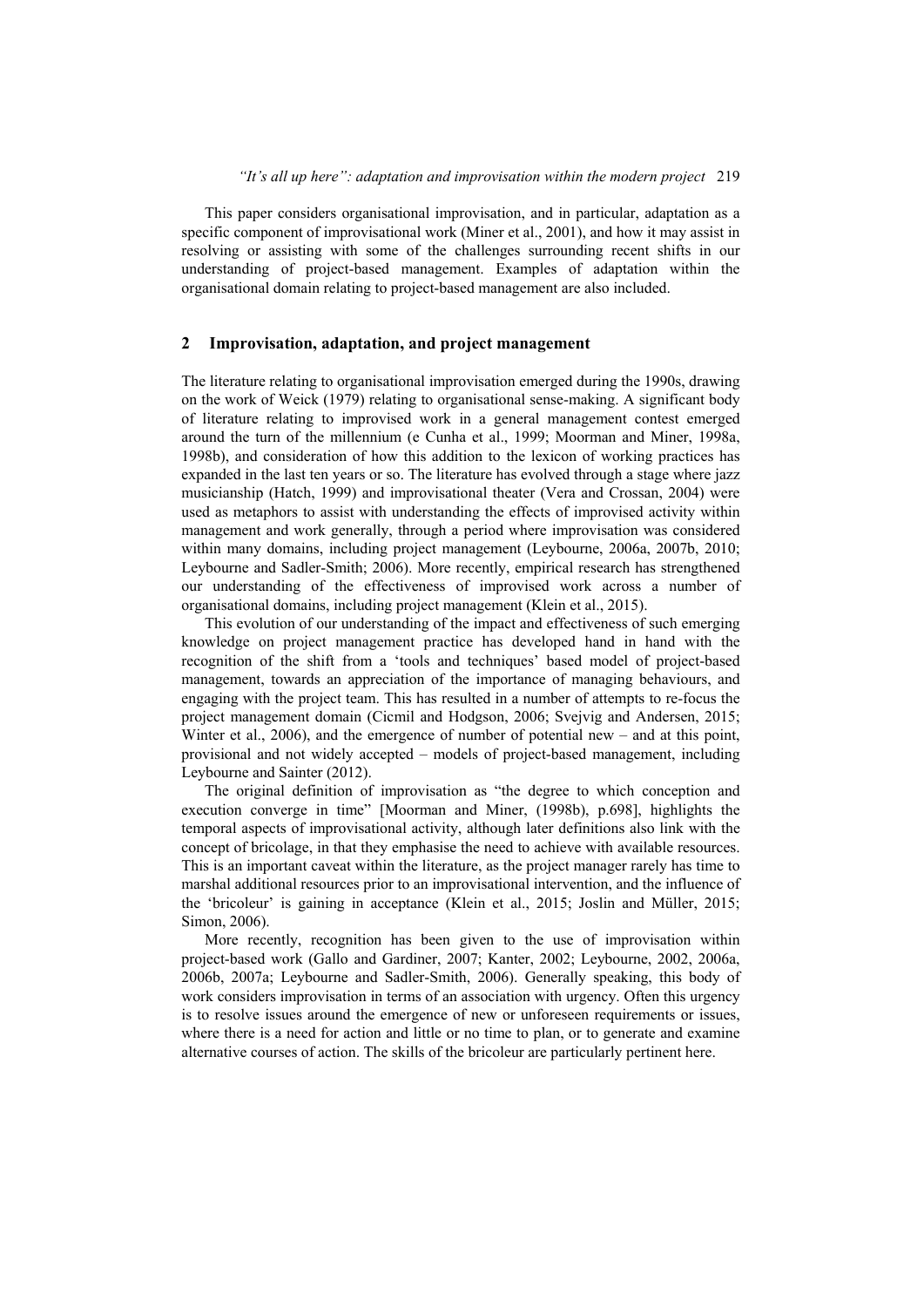The initial constructs that contribute to effective improvisational work are creativity, intuition, and bricolage (Moorman and Miner, 1998a), together with compression, adaptation, innovation, and learning (Miner et al., 2001).

Of the constructs or components of improvised work developed in Moorman and Miner (1998a), the one that forms the impetus for this paper is adaptation (Miner et al., 2001). At the organisational level, adaptation has been considered in terms of adapting to changing environments and conditions that may affect the success or failure of an organisation (Zammuto, 1988). Miner et al*.* (2001, p.314) define adaptation in terms of 'the adjustment of a system to external conditions', referencing Campbell (1969) and Stein (1989) as original sources. Lindkvist (2008) looks specifically at adaptation in a project context, defining it as a feature of project management, and suggesting that it is the ability of an organisation to be flexible and adjust to changes in the environment. However, within the emerging literature relating to improvised work in the project domain, adaptation is also linked to 're-use.' Adaptation techniques are also suggested as an effective way of delivering project value (Wysocki, 2014).

Adaptation in this context refers to the 'adapting' of something from previously improvised routines to assist in resolving emerging requirements (Miner et al., 2001). One of the resources available from the effective use of improvisational working practices is the library of previously successful improvisational interventions that project managers store tacitly, and refine based on experience. Ericsson (2006, p.699) have however suggested that a degree of 'preconception' may be involved, and adaptation of previously successful interventions meets the preconception ideal mentioned above, and also draws on the considerable experience that project managers and project team members build up over time. Arguably therefore, this adaptation of prior and at least partially tested activity assists with the control of risk, and with understanding the effects of adapted activity on the project.

#### **3 Adaptation within the project**

In many project domains the 'plan, then execute' paradigm is rarely applied without emerging or changing requirements or environments producing a need to adjust activity over the course of the project. Indeed, the more recent literature dealing with the effective delivery of project outcomes is very appreciative of changing requirements and emerging issues within the project landscape (Klein et al., 2015; Svejvig and Andersen, 2015).

The improvisation literature has recognised that the stability of strategic planning and the implementation or execution of that planning activity is compromised by the turbulence of organisational environments (Chelariu et al., 2002; e Cunha et al., 1999). This lack of stability is also carried through to project activity (Gallo and Gardiner, 2007; Leybourne, 2010; Leybourne and Sadler-Smith, 2006), especially given that project-based working is inevitably the chosen framework for the delivery of change triggered by environmental turbulence (Cicmil and Hodgson, 2006). Such issues can be resolved using creative thought, an intuitive 'gut feel' for what will work in a particular circumstance, and the adaptation of previously utilised routines (Kanter, 2002; Leybourne, 2010; Leybourne and Sainter, 2012). These are all identified as essential components of organisational improvisation.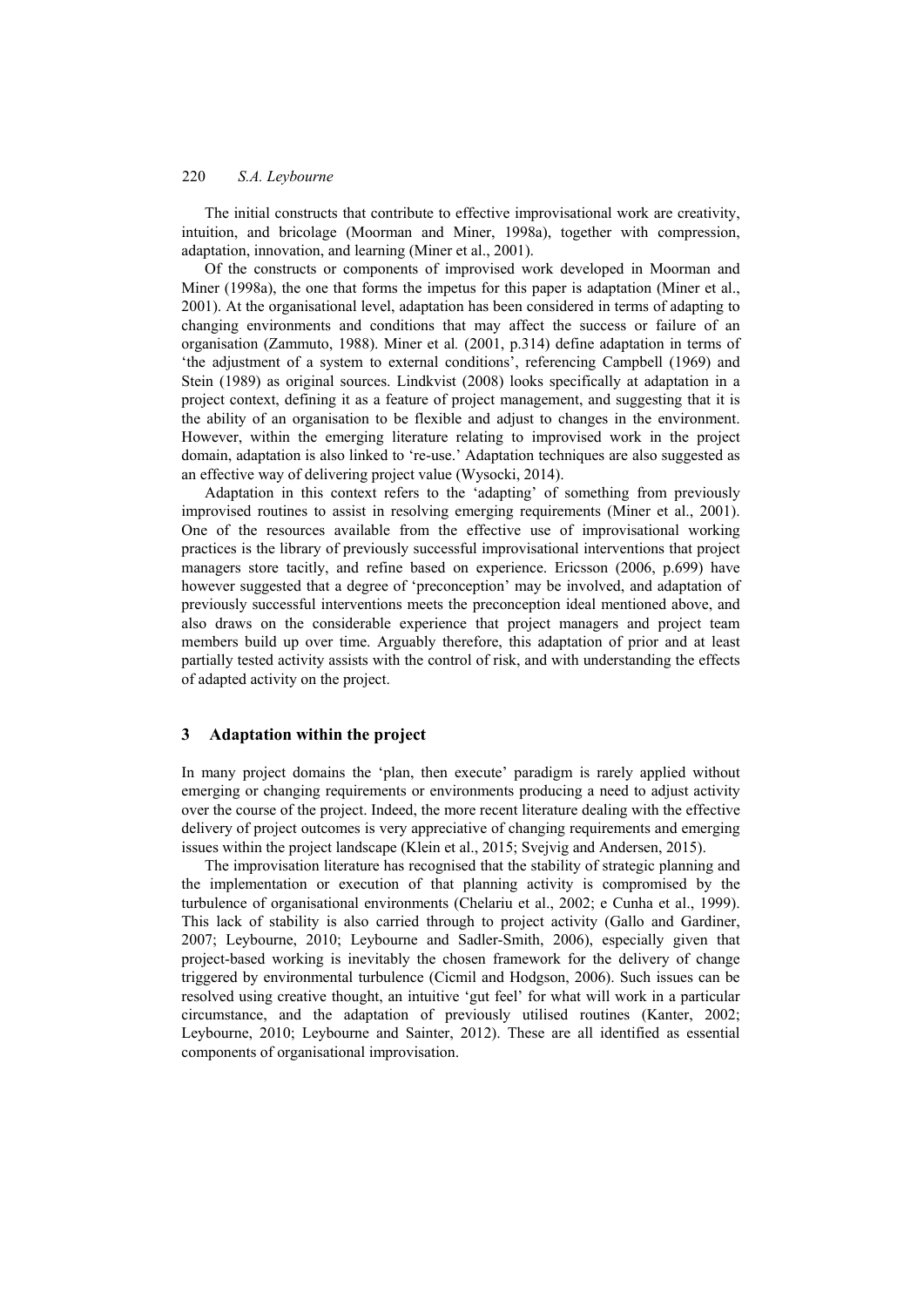Traditionally, when an unplanned action is required within a project, either to resolve an unforeseen or unplanned emerging requirement, or to correct a deviation from the project plan, we are undertaking a four stage process that is pictorially described in the bottom half of the graphic in Figure 1. Essentially, when an *issue* arises, a suitable *intervention* is chosen, then it is executed to produce a specific *action*, and the end result is hopefully a successful *resolution* to the issue.



Figure 1 A developing model of adaptation to address project issues

It is argued that there are ways to assist in the effectiveness of these actions or interventions. One issue with the project environment is that project management techniques and working styles are intended for use within 'one off' activities or unique achievements. Given the risk involved in generating satisfactory or successful outcomes in new work, it is sensible to seek ways to mitigate that risk, and to remove some of the uncertainty from untried and uncertain activity. If this can be achieved by 'adapting' tasks or activities that have been successful in different but to some extent comparable circumstances, then it follows that the level of novelty, and therefore the level of risk, is reduced (Koskinen et al., 2003). This is something that the experienced project manager can take advantage of to diminish or moderate the amount of genuinely new and untried activity within a particular element of the project.

The top section of Figure 1 is a graphical illustration of how such adaption can work. The experienced project manager, over time, accumulates a knowledge base, some of which will take the form of a library of previously successful interventions, or actions that have been used in the past to resolve or partly resolve emerging project issues (Koskinen et al., 2003). By leveraging accumulated knowledge and experience, and applying an element of creative thinking, together with an intuitive 'gut feel' for what will work in a particular circumstance or set of circumstances, previously successful project interventions can be 'adapted' to meet new or emerging issues or requirements.

It should be noted at this point that intuition, which could be partially defined as "a basis for overcoming the limits of rationality in unstable environments" [Leybourne and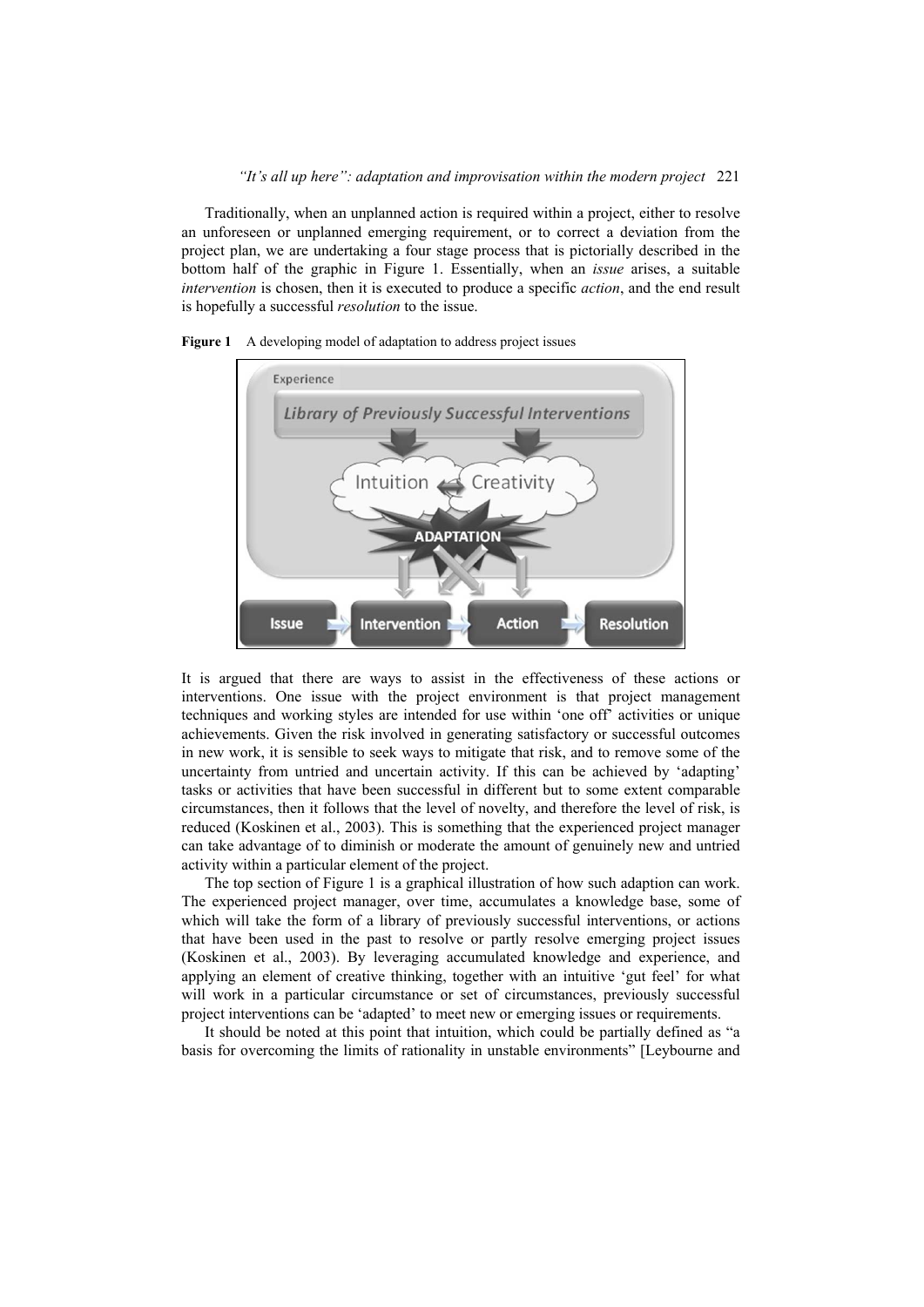Sadler-Smith, (2006), p.484], is a powerful and effective component within the adaptation process. Significant research has been carried out within the wider academic landscape, considering the contribution and effect of intuitive thought in many areas, including managerial action (Pondy, 1983), executive action (Sadler-Smith and Shefy, 2004), nursing (Benner and Tanner, 1987), and project management (Leybourne and Sadler-Smith, 2006). The results of this activity support the use of intuitive feelings to reinforce or partially replace more rational intellectual processes, offering tangible evidence of the accuracy and effectiveness of such activity.

We also need to consider creativity at this point. Described by Amabile (1983) as intentional deviation from standard practice, creativity comprises three major components or constructs; expertise (technical, procedural and intellectual knowledge), creative thinking skills (how flexibly and imaginatively people approach problems), and the motivation to approach things differently (Amabile, 1998). Within the project domain, creativity is supposedly harnessed to develop new and better ways of executing project-based work, and Leybourne and Warburton (2012) offers a comprehensive analysis of creative activity within the project, together with a framework to judge when it can be effectively utilised.

The combination of creativity and intuition, applied to a consideration of how to 'adapt' to meet a particular set of circumstances, and drawing on an existing library of tacitly acquired previously successful interventions, can be a powerful way to resolve current emerging or occurring issues.

As an example of this, a project could have an issue with resistance to change at the user level. This is not an uncommon situation, and mechanisms or actions that have assisted in reducing such resistance can be re-used. At some point in the past, a project manager may have used members of a software 'test' team to act as local or departmental champions for new or improved systems. Resistance in this situation is common, as existing 'experts' in the redundant system see their expertise being diluted, and naturally resist any situation that may weaken their 'expert' status.

The appointed local or departmental champions–who may be from any appropriate part of the project team – can act as advocates for change, extolling the benefits of new functionality. This type of intervention can be 'adapted' to meet the requirements of a new situation, and re-used in different situations or different domains, by applying some creative thought about what is required, and an intuitive feel for what will work in a particular circumstance. This is an example of the adaptation of a previously successful intervention to meet the demands of a new scenario.

Similarly, interventions involving the combination of skills or the use of previously tested interventions could include adapting test scripts, re-using motivational techniques, building commitment by celebrating milestones in certain previously proven ways, introducing technical interventions that have been beneficial in other projects, using known software to monitor specific aspects of project activity, and a variety of other actions that have been previously successful. Creativity and an intuitive feel for suitability are inherent in all of these examples.

Having considered the concept of adaptation, and how it meshes with the resolution of emerging issues within the project, it is now opportune to move to the subject of the learning that can be generated from the successful adaptation of previous interventions, and how that knowledge can be codified and shared for the benefit of the organisation. This is an area where the experience of the project manager is a significant contributor.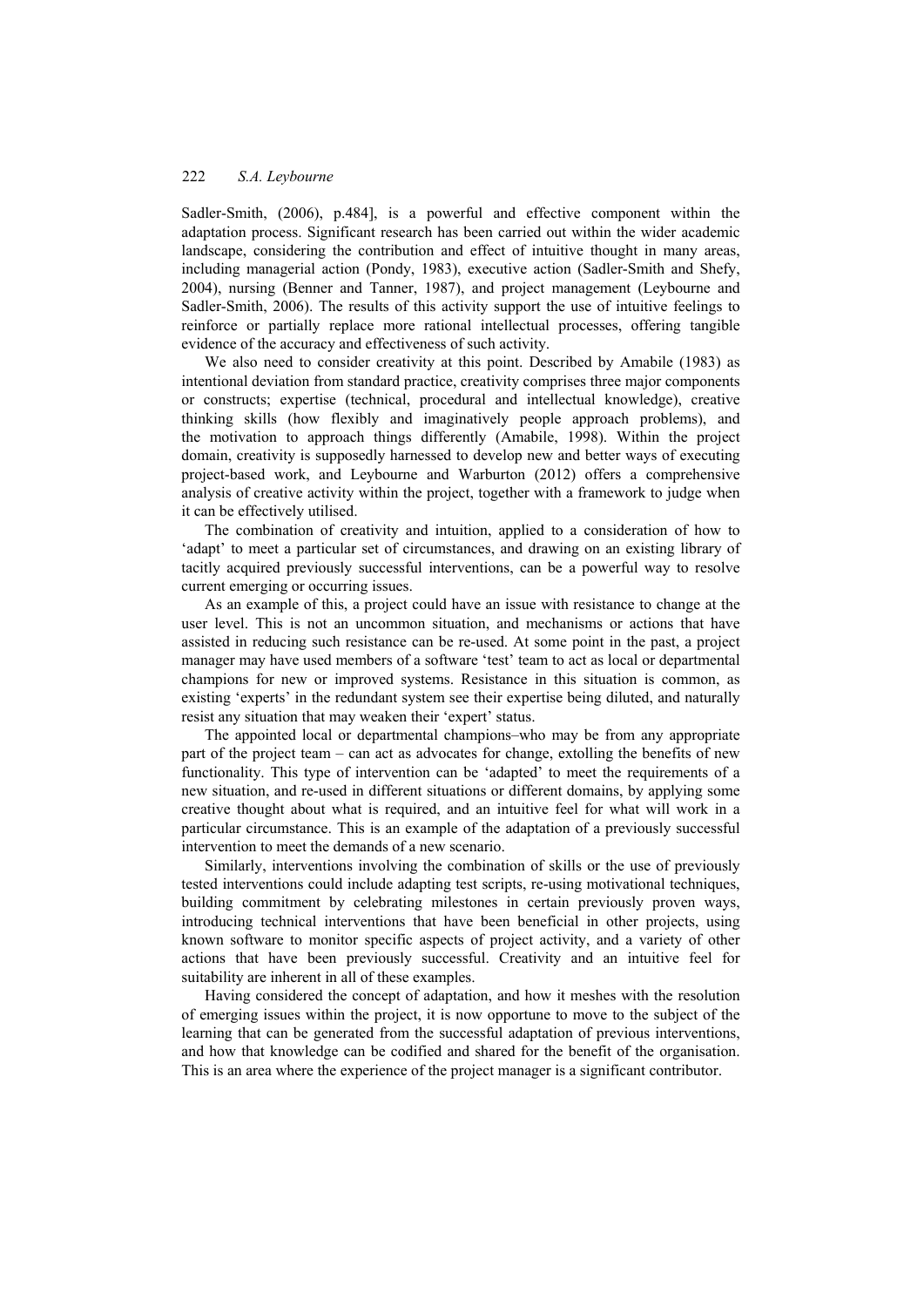## **4 Adaptation as a learning process**

Action is less effective if we fail to learn from it. Our understanding of learning is that knowledge is the application and productive use of information (Davis and Botkin, 1994). Data can be defined as the basic building blocks of knowledge, and information is data that has been arranged into meaningful patterns (Davis and Botkin, 1994). The challenge in learning from action is in the effective collection and organisation of data, and its conversion into re-usable knowledge.

Traditional project-based management has something of an inbuilt advantage here, in that as well as its use in supporting organisational flexibility, the four phase project life-cycle (Adams and Barndt, 1988) incorporates a formalised 'learning loop' that is intended to consider 'lessons learned', and use that data to inform future project activity. This makes project management an increasingly popular platform for the learning that is required for continual change in a turbulent environment (Swan et al., 2010), notwithstanding the fact that using retrospective perspectives to assess a completed project may be susceptible to partial and selective recall and defensive reasoning on the part of participants (Blackman and Kennedy, 2009).

However, much learning within the project domain is tacit; that is, it is experiential, and 'tacitly' located within the subconscious knowledge base of the person who executes it. For this reason alone, tacit knowledge can be notoriously difficult to capture, not least because it is difficult to articulate (Cooke-Davies, 2002), and it is perhaps for this reason that there is a documented tension within organisations between the desire to carry out the learning phase of an executed project, and the desire to move resources to the next initiative (Leybourne, 2002). This tension causes temporal pressure and ultimately it can negate the opportunity to capture data that might assist in future project-based initiatives (Sense, 2007).

The tendency for the 'formalised' learning process to break down means that much tacitly stored learning in projects is difficult to access and codify. Sense (2007) suggests that there is a significant tension between the rhetoric of the idealised intentions of the 'learning' phase of the project life-cycle, and the reality of intentions dashed by temporal pressure and resource-based constraints. One result of this is a cursory attention to learning from projects in many organisations, reinforcing the perception that much project-based knowledge remains in tacit form.

This type of tacit learning tends to lead to an understanding in organisations that the possession of such a knowledge base is informed by 'experience', and that the organisation looks on such individuals as *experienced managers* (Pedler et al., 1997). However, such learning, which is essentially 'tacit' learning, is only held at the individual level, and is not readily or easily shareable. The goal of organisations, and particularly those that have pursued the ambition of becoming 'learning organisations' (Pedler et al., 1997; Senge, 1990), is to codify this tacit knowledge, with a view to sharing it either formally or informally for the benefit of other organisational actors. Theoretically, this shared knowledge can then be used to revise and update organisational and project-based process, notwithstanding that empirical work in knowledge management reveals the notorious difficulty with the conversion and effective use of knowledge through codification and dissemination (Fahey and Prusak, 1998; Malhotra, 2002; Storey and Barnett, 2000).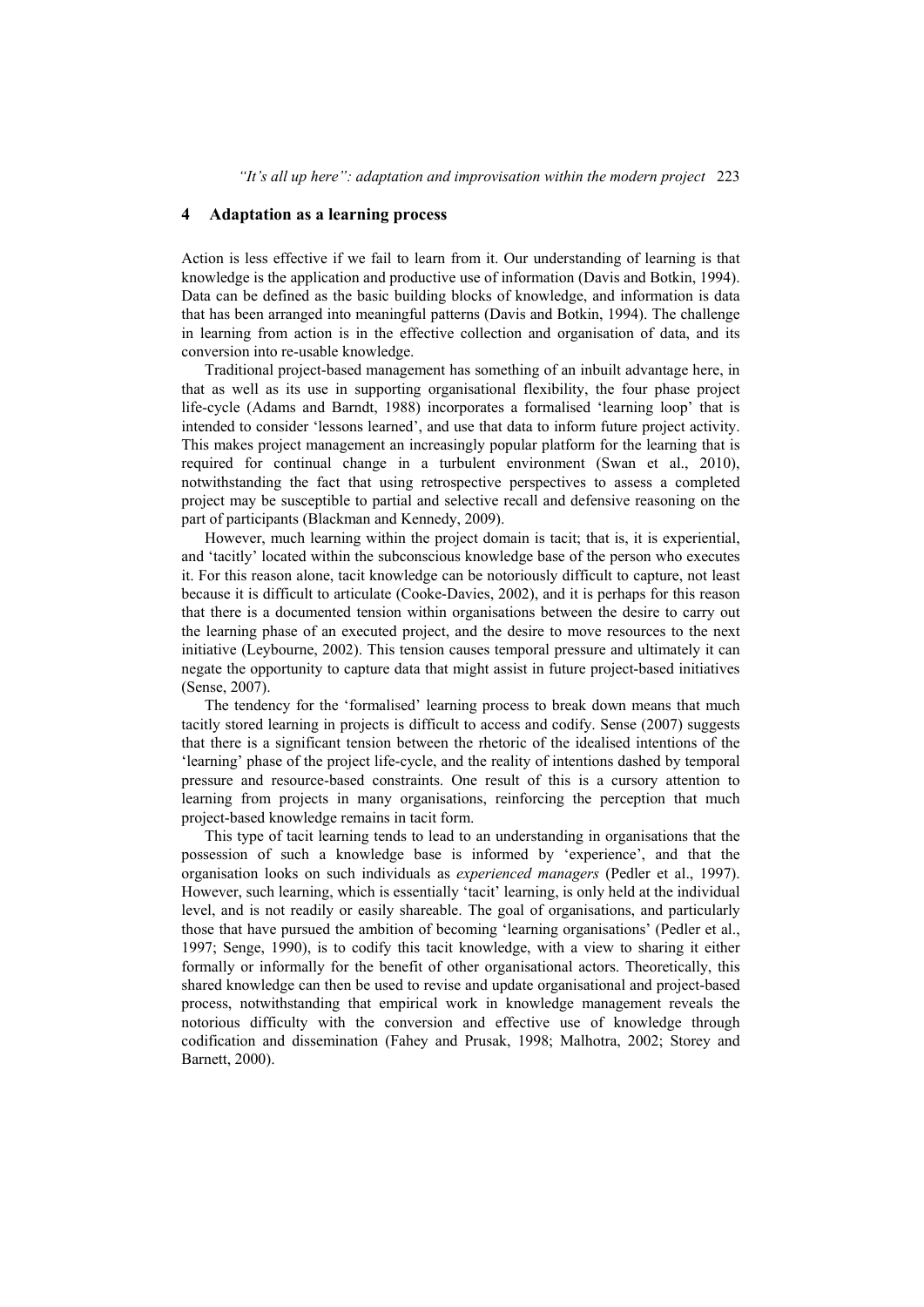In order to transmit or transfer knowledge, it has to be made explicit (Nonaka, 1991). This relies on a process whereby "…it is extracted from the person who developed it, made independent of that person, and reused for various purposes" [Hansen et al., (1999), p.108]. There is however an assumption here that 'extraction' is not challenging or arduous, which is questionable both practically and academically.

Some organisations have formal or informal ways of achieving this transfer effectively, but unfortunately, many do not. Some formal mechanisms for codifying information involve project databases or 'wiki' spaces, accessible over organisational intranets. Unfortunately, recent research (Koskinen et al., 2003) suggests that such information sharing is often ineffectual, either because data are not collected and input efficiently, or because project managers, either as a result of temporal pressures, or because they do not value the applicability of the data available, do not include such sources in their pre-project planning.

#### **5 Discussion**

Dreyfus and Dreyfus (1986), in a study into the phenomenology of expertise, suggested that experts in any subject achieve a level of proficiency whereby they improvise constantly. As Montuori (2003, p.249) stated: "they know the rules, but do not have to think about them. They have developed the ability to act spontaneously and intuitively without needing to refer to rulebooks". Some observers [Ericsson, (2006), p.699] have however suggested that a degree of 'preconception' may be involved. This preconception is arguably based on prior experience; i.e. on the convergence of creativity, intuition, and the adaptation of previously successful interventions that have at least a partly tested provenance.

The creative thinking skills aspect of this application of expertise is usually divided into two types, conceptual fluency, which is about producing many ideas quickly, and cognitive flexibility, which recognises the ability to come up with original and unusual solutions to issues and problems (we often call this lateral thinking, or thinking outside the box).

Arguably, adaptation allows the project practitioner to 're-use' aspects of previous work, avoiding the potential risk and uncertainty of using entirely untested actions. This allows an increased level of comfort with execution, on the basis that some issues linked to the intervention are understood (or at least partially understood), and the fact that the actions are not entirely untested allows for a level of confidence.

There is also little doubt the application of such creativity directed towards adaptation can contribute to learning at both the individual and at the organisational level. Improvisational or unplanned interventions that are based around the adaptation of previously used successful interventions from other domains allow for rapid deployment of existing resources in a more effective manner. Learning from the redeployment of such adapted interventions also adds to the library of tacit knowledge retained and utilised by the experienced project manager.

This activity is however taking place at the individual, and usually at the tacit level. It is unusual for the individual project manager to 'record' his or her learning in a format that facilitates or encourages transfer to colleagues, and there is also a political implication. The literature relating to knowledge management assumes that there will be no barrier to knowledge sharing, and that new and emerging knowledge will therefore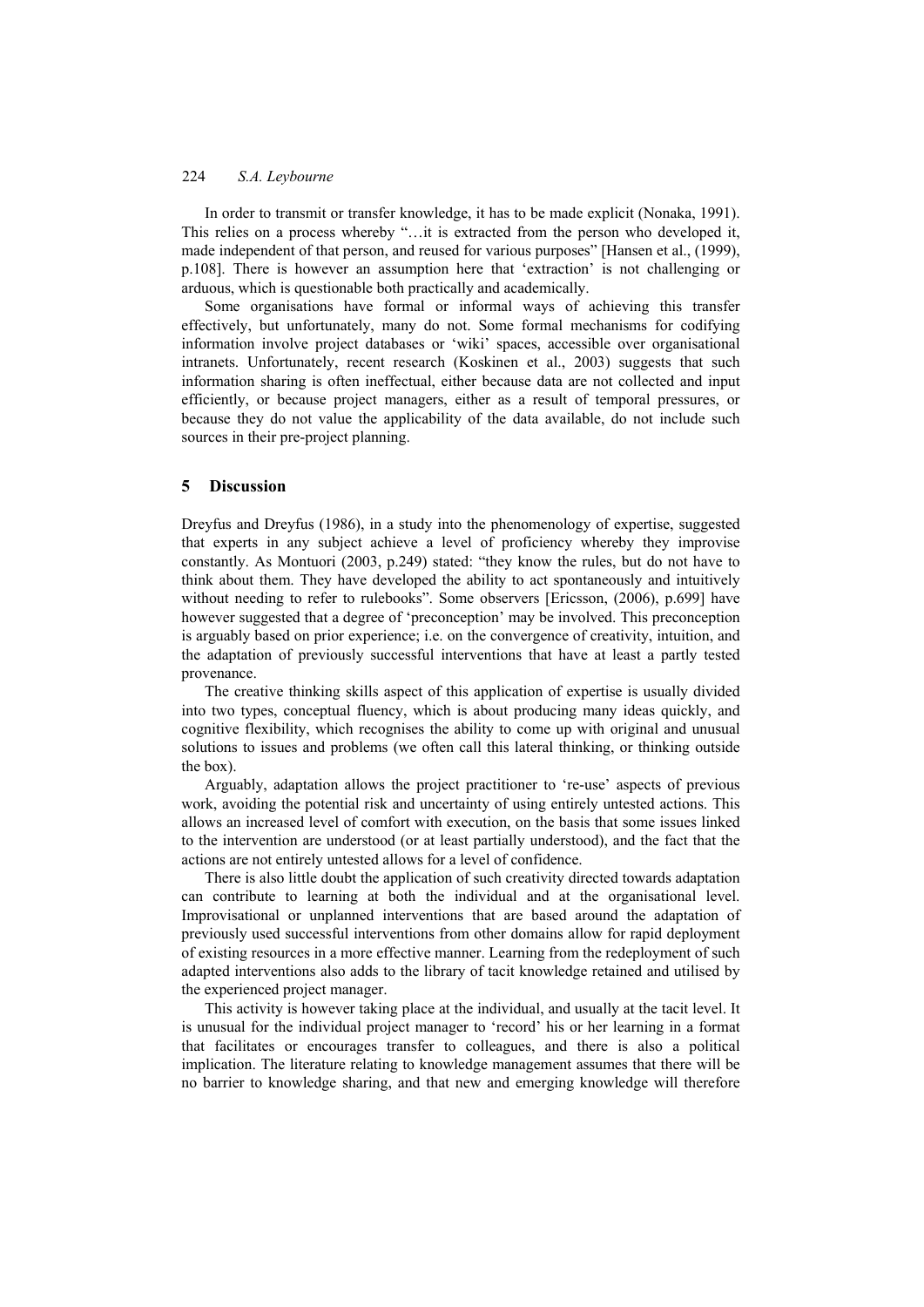flow freely. However, to some managers, including project-based managers, knowledge is seen as 'power', or at least as a reason for continued employment. Some creators of emerging expertise developed through experience and practice are therefore reluctant to share that tacitly created knowledge, feeling that it will negate their usefulness to the organisation.

It could be argued that the adaptation of previously successful interventions using creativity, intuition and adaptation is a new twist on the need for the use of lessons learned, or at least the need for a management approach that can capitalise on the use of those lessons and interventions in a slightly different way. There is however a significant difference in that the application of previously successful interventions using creativity, intuition and adaptation is more emergent and tacitly based, whereas the 'lessons learned' activity is more formalised and forms a part of the process of the post implementation review.

Additionally, there are challenges in capturing data and converting it into knowledge, and in making that knowledge explicit (Koskinen et al., 2003). The shift in knowledge from tacit to explicit, and the issues surrounding the sharing of explicit knowledge within and across the organisation, holds a number of challenges (Swan et al., 2010). Some of these challenges are technical, some are social, and some have a political dimension. The resolution of these challenges will be dependent on organisational culture and climate, as well as in mastering the more technical issues of codification, and developing effective forums for sharing.

Often, more informal sharing mechanisms can assist with this. Peer sharing, either through scheduled or unscheduled arrangements, often results in knowledge transfer, although the codification of this information is more problematical. Many organisations run project steering committees or review groups, and program offices can also be used as a conduit to collect and share project knowledge. Anecdotally, one of the most effective transfer mechanisms involves meeting other project managers for a beer (or two) on Fridays after work, and exchanging experiences from the weeks' project activity.

The implications of this convergence of a number of issues around improvisation, and particularly the constructs of creativity, intuition, and adaptation, is that not only can the creative adaptive re-use of previously successful improvisational interventions assist in resolving emerging issues within the project, but that this can be achieved in a manner that reduces risk.

#### **6 Summary and conclusions**

It is evident from both the literature and from emerging practice that project-based management is maturing, and that emerging practices are creating levels of expertise that differ with experience. An analogy has been drawn between project 'artistes', who have developed the capability and confidence through experience to step away from the more prosaic and functional methodologies, and project 'mechanics', who may feel more comfortable with traditional project tools and techniques, and a reliance on bodies of explicit knowledge such as *A Guide to the Project Management Body of Knowledge (PMBOK® Guide) –* 5th edition, Project Management Institute, 2013 (Leybourne and Kennedy, 2015).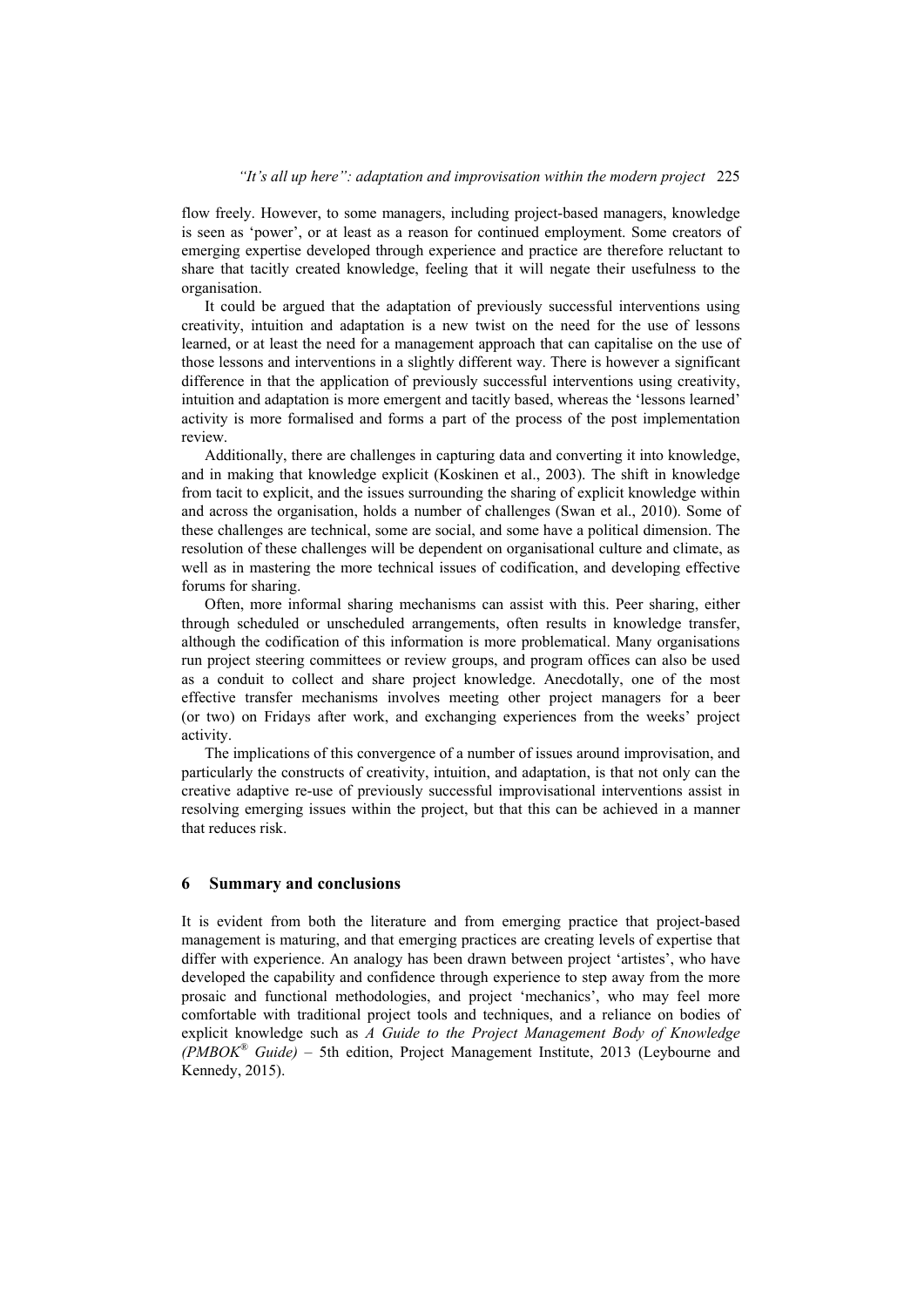The purpose of this research is to reconsider the way that interventions are made in the project domain, and to recognise the influence of improvisational activity, and specifically the re-use of 'adapted' previously successful actions that have been tacitly stored by experienced project managers. This is activity which is similar but more emergent than the re-application of 'lessons learned' from the formal Post Implementation Review that takes place after project delivery, in that it relies on tacit rather than explicit knowledge. Also, not only should interventions and lessons learned be applied to augment the mechanistic approach, but they need to be augmented by experience along with intuition and creativity at the individual level to truly fulfil their potential for improvement.

A proportion of activity around these contemporary and emerging practices is based around the recognised components of improvised work (e Cunha et al*.*, 1999; Moorman and Miner, 1998a; Miner et al., 2001) such as intuition, creativity, and adaptation. There is significant evidence that such techniques are being embraced by the project management domain, and that project managers use (Leybourne, 2002), recognise (Leybourne, 2006a; Leybourne and Sadler-Smith, 2006) and learn from (Chelariu et al., 2002; Leybourne and Kennedy, 2015; Koskinen et al., 2003; Swan et al., 2010) these components of improvisational work.

It follows that the concept of 'adaptation' (Moorman and Miner, 1998a) of previously successful improvisational project techniques and actions, drawn from a tacitly held library of experientially generated interventions, can assist in reducing the risk and uncertainty of such interventions. The effective use of creative thought, together with the proven capacity and ability to leverage intuition to inform and apply adaptive interventions, is assisting with moving some practitioners from the 'mechanistic' to the artistic' level within the project domain, and is also helping with the effective delivery of project tasks and activities in uncertain environments.

The evidence, supported by a significant empirical academic literature base, does point to the fact that the effective adaptation of previously successful interventions at the tacit and individual level can reduce risk, negate elements of the unknown, assist with delivery against emerging requirements, and benefit the progressive and experienced project manager.

#### **References**

- Adams, J.R. and Barndt, S.E. (1988) 'Behavioural implications of the project life cycle', in Cleland, D.I. and King, W.R. (Eds.): *Project Management Handbook*, 2nd ed., Van Nostrand Reinhold, New York, pp.206–230.
- Amabile, T.M. (1983) *The Social Psychology of Creativity*, Springer Verlag, Inc., New York, NY.
- Amabile, T.M. (1998) 'How to kill creativity', *Harvard Business Review*, Vol. 76, No. 5, pp.76–87, p.186.
- Benner, P. and Tanner, C. (1987) 'How expert nurses use intuition', *American Journal of Nursing*, Vol. 87, No. 1, pp.23–34.
- Blackman, D. and Kennedy, M. (2009) 'Knowledge management and effective university governance', *Journal of Knowledge Management*, Vol. 13, No. 6, pp.547–563.
- Campbell, D.T. (1965) 'Variation and selective retention in socio-cultural evolution', in Barringer, H.R., Blanksten, G.I. and Mack, R.W. (Eds.): *Social Change in Developing Areas; Reinterpretation of Evolutionary Theory*, pp.26–27, Shenkman Publishing Company, Cambridge, MA.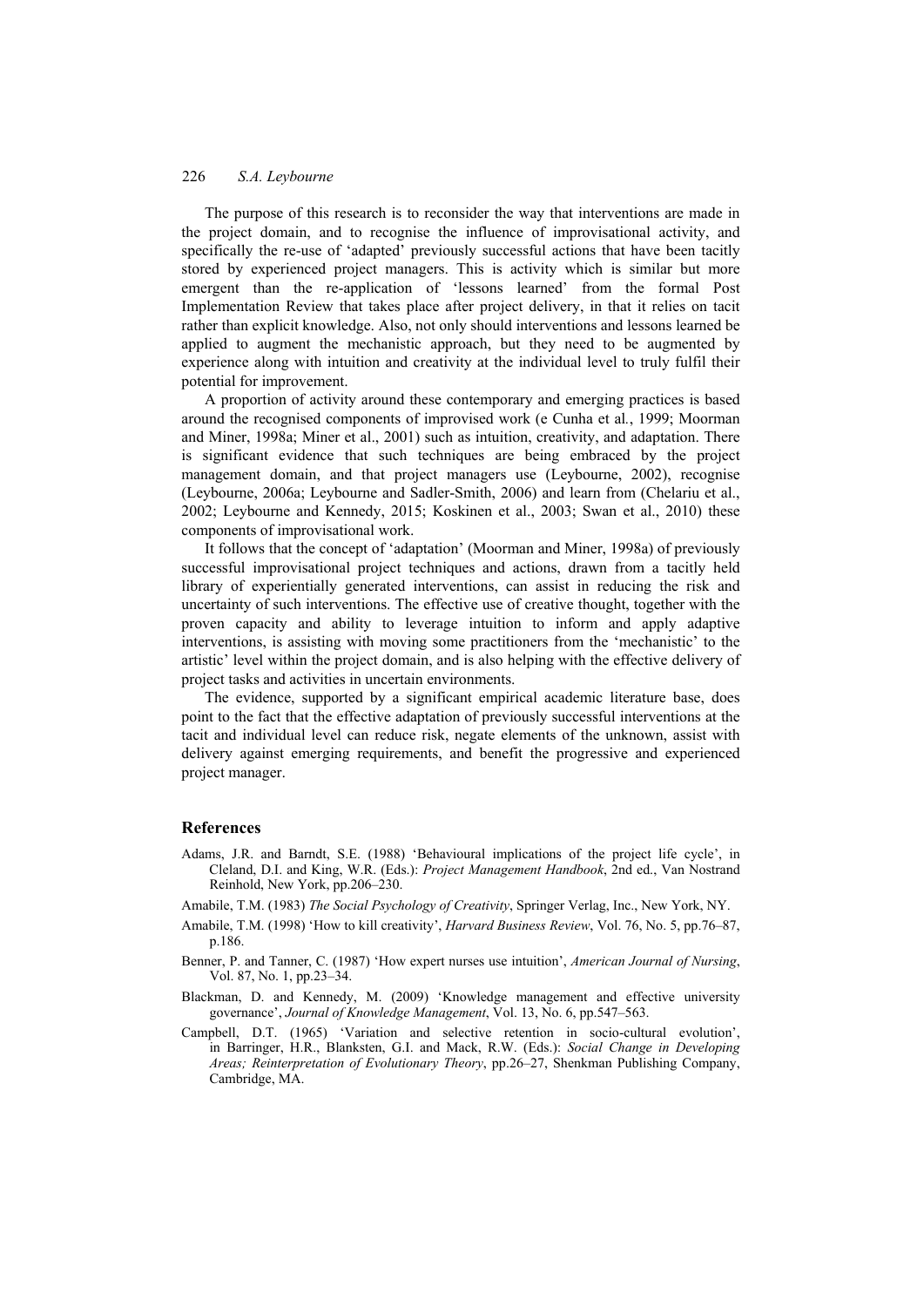- Chelariu, C., Johnston, W.J. and Young, L. (2002) 'Learning to improvise, improvising to learn: a process of responding to complex environments', *Journal of Business Research*, Vol. 55, No. 1, pp.141–147.
- Cicmil, S. and Hodgson, D. (2006) 'New possibilities for project management theory: a critical engagement', *Project Management Journal*, Vol. 37, No. 3, pp.111–122.
- Cooke-Davies, T. (2002) 'The "real" success factors on projects', *International Journal of Project Management*, Vol. 20, No. 3, pp.185–190.
- Davis, S. and Botkin, J. (1994) 'The coming of knowledge based business', *Harvard Business Review*, Sept/Oct, Vol. 72, No. 5, pp.165–170.
- Dreyfus, S. and Dreyfus, H. (1986) *Mind Over Machine*, Free Press, New York, NY.
- e Cunha, M.P., da Cunha, J.V. and Kamoche, K. (1999) 'Organizational improvisation: what, when, how and why', *International Journal of Management Reviews*, Vol. 1, No. 3, pp.299–341.
- Ericsson, K.A. (2006) *The Cambridge Handbook of Expertise and Expert Performance*, Cambridge University Press, Cambridge, MA.
- Fahey, L. and Prusak, L. (1998) 'The eleven deadliest sins of knowledge management', *California Management Review*, Vol. 40, No. 3, pp.265–276.
- Gallo, M. and Gardiner, P.D. (2007) 'Triggers to a flexible approach to project management within UK financial services', *International Journal of Project Management*, Vol. 25, No. 5, pp.446–456.
- Hansen, M., Nohria, N. and Tierney, T. (1999) 'What's your strategy for managing knowledge?', *Harvard Business Review*, March–April, Vol. 77, No. 2, pp.106–111.
- Hatch, M.J. (1999) 'Exploring the empty pages of organizing: how improvisational jazz helps redescribe organizational structure', *Organization Studies*, Vol. 20, No.1, pp.75–100.
- Jaafari, A. (2003) 'Project management in the age of complexity and change', *Project Management Journal*, Vol. 34, No. 4, pp.47–57.
- Joslin, R. and Müller, R. (2015) 'New insights into project management research: a natural sciences comparative', *Project Management Journal*, Vol. 46, No. 2, pp.73–89.
- Kanter, R.M. (2002) 'Strategy as improvisational theater', *MIT Sloan Management Review*, Winter, pp.76–81.
- Klein, L., Biesenthal, C. and Dehlin, E. (2015) 'Improvisation in project management: a praxeology', *International Journal of Project Management*, Vol. 33, No. 2, pp.267–277.
- Koskinen, K.U., Pihlanto, P. and Vanharanta, H. (2003) 'Tacit knowledge acquisition in a project work context', *International Journal of Project Management*, Vol. 21, No. 4, pp.281–290.
- Leybourne, S. A. and Warburton, R.D.H. (2012) 'The creativity matrix: balancing architectural and process creativity', *PMI Global Congress North America*, Vancouver, BC, Canada.
- Leybourne, S.A. (2002) *Project management and the implementation of strategic change within the U.K. Financial Services Sector*, Unpublished Doctoral Dissertation, Cardiff Business School, UK.
- Leybourne, S.A. (2006a) 'Managing change by abandoning planning and embracing improvisation', *Journal of General Management*, Vol. 31, No. 3, pp.11–29.
- Leybourne, S.A. (2006b) 'Improvisation within the project management of strategic change: some observations from UK financial services', *Journal of Change Management*, Vol. 6, No. 4, pp.365–381
- Leybourne, S.A. (2007a) 'The changing bias of project management research: a consideration of the literatures and an application of extant theory', *Project Management Journal*, Vol. 38, No.1, pp.61–73.
- Leybourne, S.A. (2007b) 'Change and transformation in the UK financial services sector: equipping employees to cope with change', *Annual Meeting of the Academy of Management*, Philadelphia, PA, August.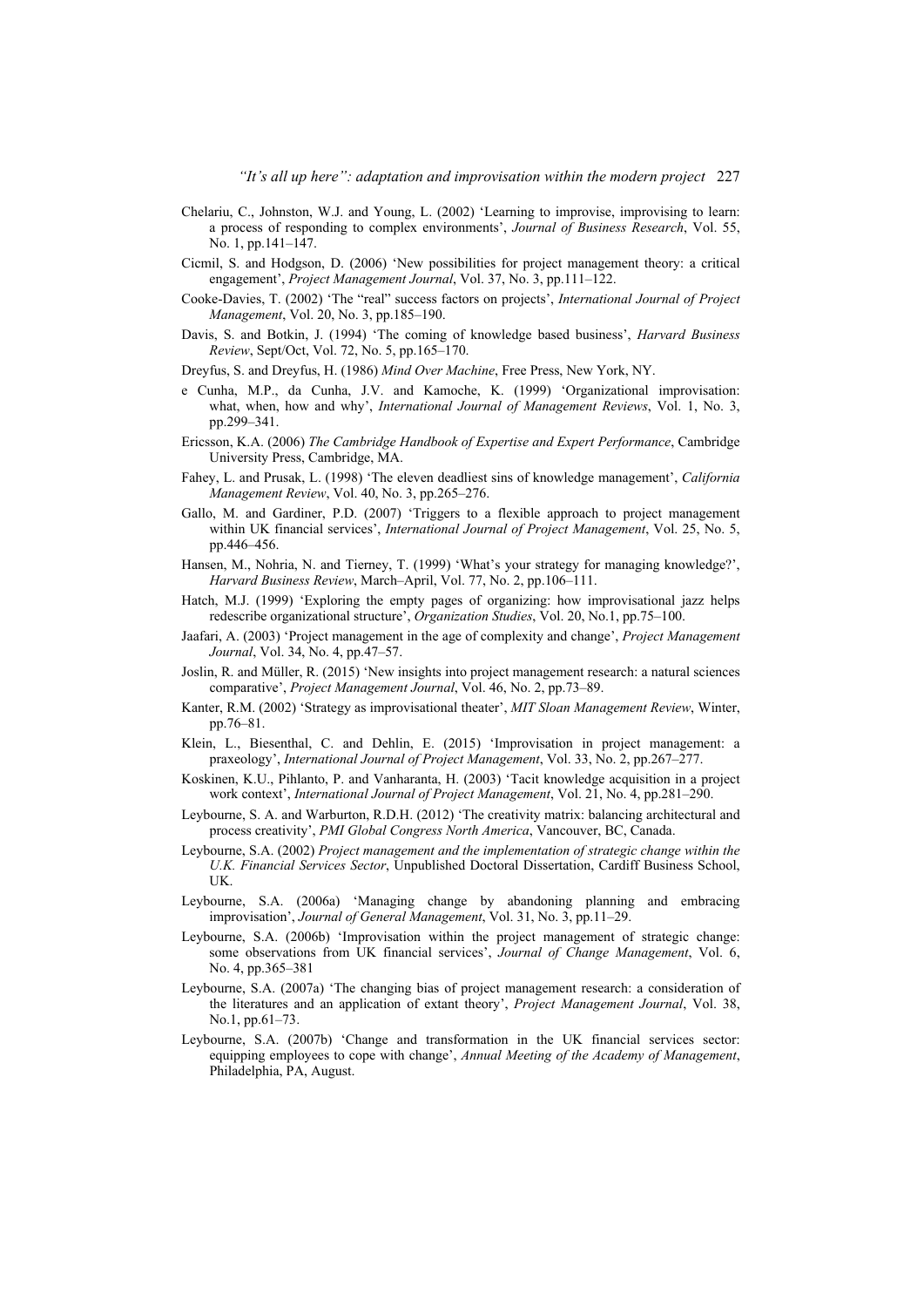- Leybourne, S.A. (2010) 'Classifying improvisation: comments on managing chaotic evolution', *Proceedings of Project Management Institute (PMI) Research Conference*, Washington, DC.
- Leybourne, S.A. and Kennedy, M. (2015) 'Learning to improvise, or improvising to learn: knowledge generation and 'innovative practice' in project environments', *Knowledge and Process Management*, Vol. 22, No. 1, pp.1–10.
- Leybourne, S.A. and Sadler-Smith, E. (2006) 'The role of intuition and improvisation in project management', *International Journal of Project Management*, Vol. 24, pp.483–492.
- Leybourne, S.A. and Sainter, P. (2012) 'Advancing project management: authenticating the shift from process to "nuanced" project-based management in the ambidextrous organization', *Project Management Journal*, Vol. 43, No. 6, pp.5–15.
- Lindkvist, L. (2008) 'Project organization: exploring its adaptation properties', *International Journal of Project Management*, Vol. 26, No. 1, pp.13–20.
- Malhotra, Y. (Ed.) (2002) *Why Knowledge Management Systems Fail. Enablers and Constraints of Knowledge Management in Human Enterprises*, Springer-Verlag, Heidelberg, Germany.
- Maylor, H. (2001) 'Beyond the Gantt chart: project management moving on', *European Management Journal*, Vol. 19, No. 1, pp.92–100.
- Miner, A.S., Bassoff, P. and Moorman, C. (2001) 'Organizational improvisation and learning: a field study', *Administrative Science Quarterly*, Vol. 46, pp.304–337.
- Montuori, A. (2003) 'The complexity of improvisation and the improvisation of complexity: social science, art and creativity', *Human Relations*, Vol. 56, No. 2, pp.237–255.
- Moorman, C., and Miner, A.S. (1998a) 'The convergence of planning and execution: improvisation in new product development', *Journal of Marketing*, Vol. 62, No. 3, pp.1–20.
- Moorman, C. and Miner, A.S. (1998b) 'Organizational improvisation and organizational memory', *Academy of Management Review*, Vol. 23, No. 4, pp.698–723.
- Nonaka, I. (1991) 'The knowledge-creating company', *Harvard Business Review*, Vol. 69, No. 6, pp.96–105.
- Pedler, M., Burgoyne, J. and Boydell, T. (1997) *The Learning Company: A Strategy for Sustainable Development*, 2nd ed., McGraw-Hill, London, UK.
- Pollack, J. (2007) 'The changing paradigms of project management', *International Journal of Project Management*, Vol. 25, No. 3, pp.266–274.
- Pondy, L.R. (1983) 'Union of rationality and intuition in management action', in Srivastva, S. (Ed.): *The Executive Mind: New Insights on Managerial Thought and Action*, Jossey-Bass Publishers, San Francisco, CA.
- Project Management Institute (2013) *A Guide to the Project Management Body of Knowledge PMBOK® Guide*, 5th ed., Project Management Institute, Newtown Square, PA.
- Sadler-Smith, E. and Shefy, E. (2004) 'The intuitive executive: understanding and apply 'gut feel' in decision making', *Academy of Management Executive*, Vol. 18, No. 4, pp.76–91.
- Saynisch, M. (2010a) 'Beyond frontiers of traditional project management: an approach to evolutionary, self-organizational principles and the complexity theory – results of the research program', *Project Management Journal*, Vol. 41, No. 2, pp.21–37.
- Saynisch, M. (2010b) 'Mastering complexity and changes in projects, economy, and society via project management second order (PM-2)', *Project Management Journal*, Vol. 41, No. 5, pp.4–20.
- Senge, P.M. (1990) *The Fifth Discipline*, Century Business, London, UK.
- Sense, A. (2007) *Cultivating Learning within Projects*, Palgrave Macmillan, Basingstoke, UK.
- Simon, L. (2006) 'Managing creative projects: an empirical synthesis of activities', *International Journal of Project Management*, Vol. 24, No. 2, pp.116–126.
- Snider, K.F. and Nissen, M.E. (2003) 'Beyond the body of knowledge: a knowledge-flow approach to project management theory and practice', *Project Management Journal*, Vol. 34, No. 2, pp.4–12.